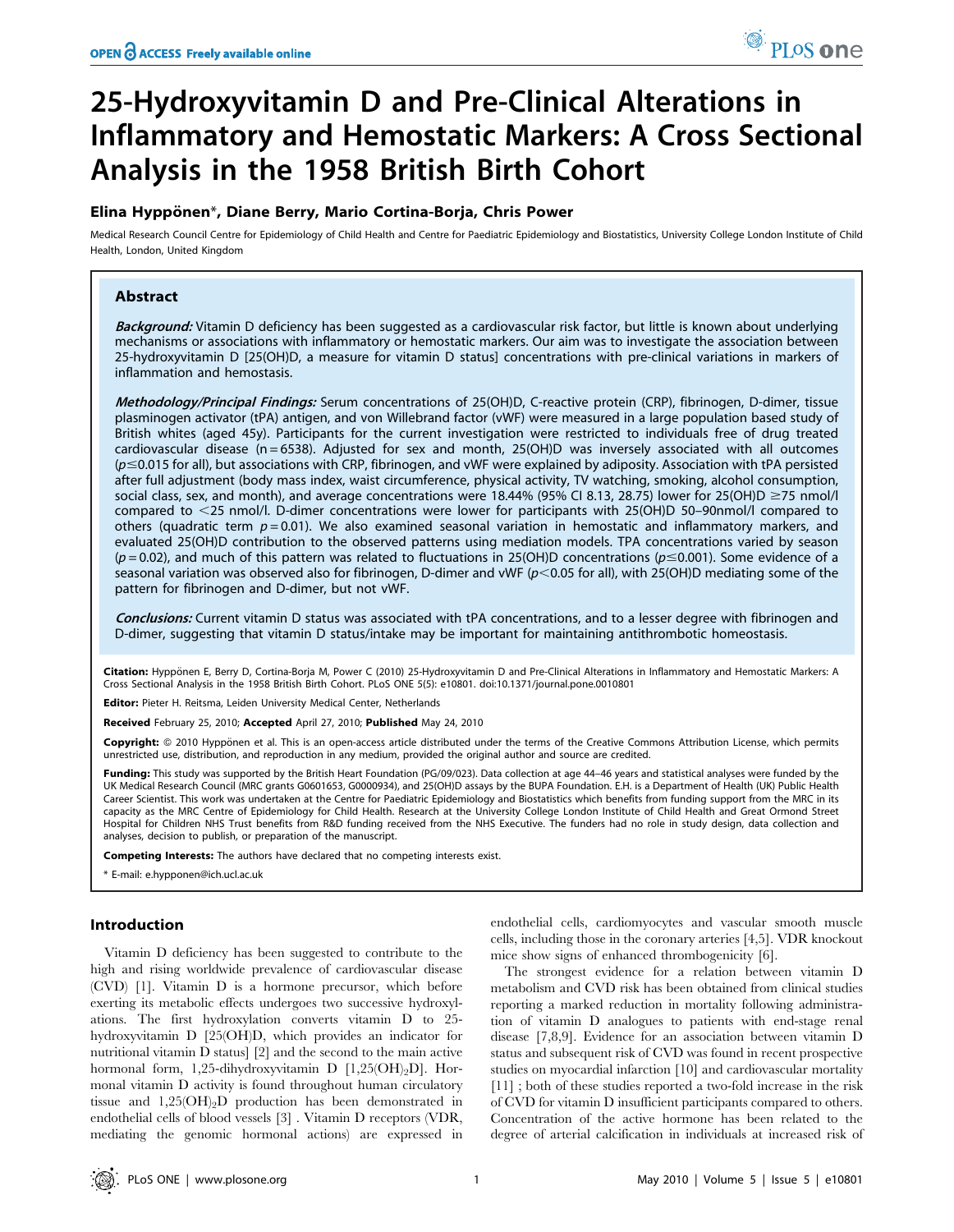myocardial infarction [12] and an inverse association has been reported between serum 25(OH)D concentration with carotid artery intima-media thickness [13], myocardial infarction [14], metabolic syndrome [15,16], and CVD [17,18].

To date there is relatively little evidence from population-based studies on the associations of 25(OH)D with indicators of inflammation or hemostasis, and to what extent possible covariation is affected by adiposity. Obesity is a key determinant for the circulating 25(OH)D concentrations [19] and also an important cardiovascular risk factor. Consequently, it is difficult to separate the effects of vitamin D status and adiposity when evaluating their influences on cardiovascular risk. In order to obtain further evidence for a possible independent contribution of current vitamin D status on pre-clinical alterations in markers of inflammation and hemostasis, we evaluated seasonal patterns in inflammatory and hemostatic markers and the strength of the effect mediation by 25(OH)D. This approach is likely to be informative, as due to the strong influence of sun induced skin synthesis, 25(OH)D concentrations vary greatly by season [19], while little variation would be expected for adiposity. Our aim was to investigate the association between 25(OH)D, adiposity (body mass index, waist circumference) and pre-clinical variations in the available risk markers (namely CRP, fibrinogen, D-dimer, tPA, and von Willebrand factor). In these analyses, we used information from the nationwide 1958 British birth cohort (1958BC) on over 6500 middle aged participants. We hypothesized that if vitamin D intake affects the markers under investigation then further evidence for an association should be obtained through analysing the contribution of 25(OH)D to the seasonal variation in markers of inflammation and hemostasis.

## Results

The geometric mean of 25(OH)D concentration was 52.77 nmol/l (95% CI 52.18, 53.36). Table 1 shows the distribution of 25(OH)D concentrations by social and lifestyle characteristics. For both BMI and waist circumference (the available adiposity indicators) the association with 25(OH)D was non-linear (LRT curvature  $p \le 0.0001$  and  $p = 0.04$ , respectively), with the highest 25-hydoxyvitamin D concentrations observed for individuals with normal weight (Figure 1). There was a steep decline in the average 25(OH)D concentration by increasing adiposity and a smaller reduction for the very lean.

Adjusted for sex and month of measurement only, 25(OH)D was associated with all inflammatory and hemostatic outcomes  $(p \le 0.01)$ for CRP, fibrinogen, D-dimer and  $tPA$ ,  $p = 0.015$  for vWF, Figure 2). Associations between 25(OH)D with CRP, fibrinogen, and vWF were strongly attenuated after adjustment for lifestyle and social indicators, and no evidence for an independent inverse association remained after further adjustment for adiposity. For fibrinogen, after full adjustment for adiposity, lifestyle and social indicators, there was a curved association with some suggestion for increased levels at 25(OH)D concentrations of  $\geq$ 125 nmol/l (LRT quadratic term  $p = 0.06$  Figure 2B). 25(OH)D had a curved association with D-dimer, and after full adjustment participants with 25(OH)D between 50–90 nmol/l tended to have lower levels (LRT quadratic term  $p = 0.01$  Figure 2C). The association between 25(OH)D and tPA was not strongly affected by adjustment for lifestyle factors, and a significant inverse trend was apparent after further adjustment for adiposity although the effect size was halved (Figure 2D). After full adjustment, participants with 25(OH)D  $\geq$ 75 nmol/l had on average 18.44% (95% CI 8.13, 28.75) lower  $tPA$  concentrations compared to those with  $\leq 25$  nmol/l. There was no evidence for effect modification by obesity on the association

between 25(OH)D and the inflammatory or hemostatic outcomes  $(p>0.13$  for all comparisons).

Given the strong influence of season on 25(OH)D concentrations [19], we evaluated seasonal variation in hemostatic and inflammatory markers, and tested mediation effects of 25(OH)D in the observed patterns. Fibrinogen, tPA, D-dimer, and vWF but not CRP had significant seasonal patterns ( $p = 0.03$ ,  $p = 0.02$ ,  $p= 0.02$ ,  $p= 0.01$  and  $p= 0.8$ , respectively, Figure 3). The strongest effect mediation by 25(OH)D was seen in the pattern of tPA  $(p<0.001)$ , with 25(OH)D contributing to a lesser extent to seasonal variation in D-dimer and fibrinogen. The seasonal variation seen in vWF was not affected by 25(OH)D  $(p = 0.99)$ .

## **Discussion**

We observed a strong cross-sectional association between circulating 25(OH)D and tPA concentrations in participants free of clinical CVD, and a seasonal pattern for tPA that was largely mediated by 25(OH)D in this population. These findings, together with the weaker evidence observed for a relation of 25(OH)D with D-dimer and fibrinogen, suggest a role for current vitamin D status in determining thrombolytic profile before progression to CVD.

A specific methodological challenge for these cross-sectional analyses arose from the strong association of adiposity both with 25(OH)D concentrations and the inflammatory/hemostatic markers under study. In addition to the conventional approach of evaluating the direct association between 25(OH)D and the outcomes adjusting for potential confounders (most importantly, body mass index and waist circumference), we evaluated seasonal variation in the outcomes and the mediating influence of 25(OH)D on the observed patterns. These analyses supported a relation of 25(OH)D with tPA, and interestingly, also to lesser extent with Ddimer and fibrinogen. The seasonal pattern seen in vWF was not affected by 25(OH)D, nor did we observe evidence for a direct cross-sectional association, hence, this confirms the lack of evidence for any association between vitamin D status and circulating vWF concentrations in our study.

#### Comparison with other studies

Risk of myocardial infarction and other thrombotic complications is typically higher during the winter months than during the summer [20,21], and in line with our study, fibrinogen (but not CRP) has been reported to vary by season [22]. However, there is little information on the direct associations between 25(OH)D and circulating markers of hemostasis in apparently healthy adults. In line with our findings, an earlier smaller study found the association between 25(OH)D and CRP to be explained by adiposity, while an independent relation persisted between 25(OH)D and tPA [23]. The lack of evidence for an association between current vitamin D status and CRP agrees with recent observations in other populations [24], including intervention studies where vitamin D supplementation at varying dosages (700– 3332 IU per day) have failed to achieve changes in CRP concentrations [25,26,27]. There is, however, one earlier intervention which showed a significant (22%) fall in CRP following vitamin D supplementation (50,000IU every three months over one year) in vitamin D deficient British Bangladeshi adults [28]. It is possible that associations between 25(OH)D and CRP might not be detected in general population studies if effects are confined to extreme vitamin D deficient groups.

## Explanations

Increased concentrations of tPA and D-dimer are thought to serve as markers for aggravated fibrinolytic activity reflecting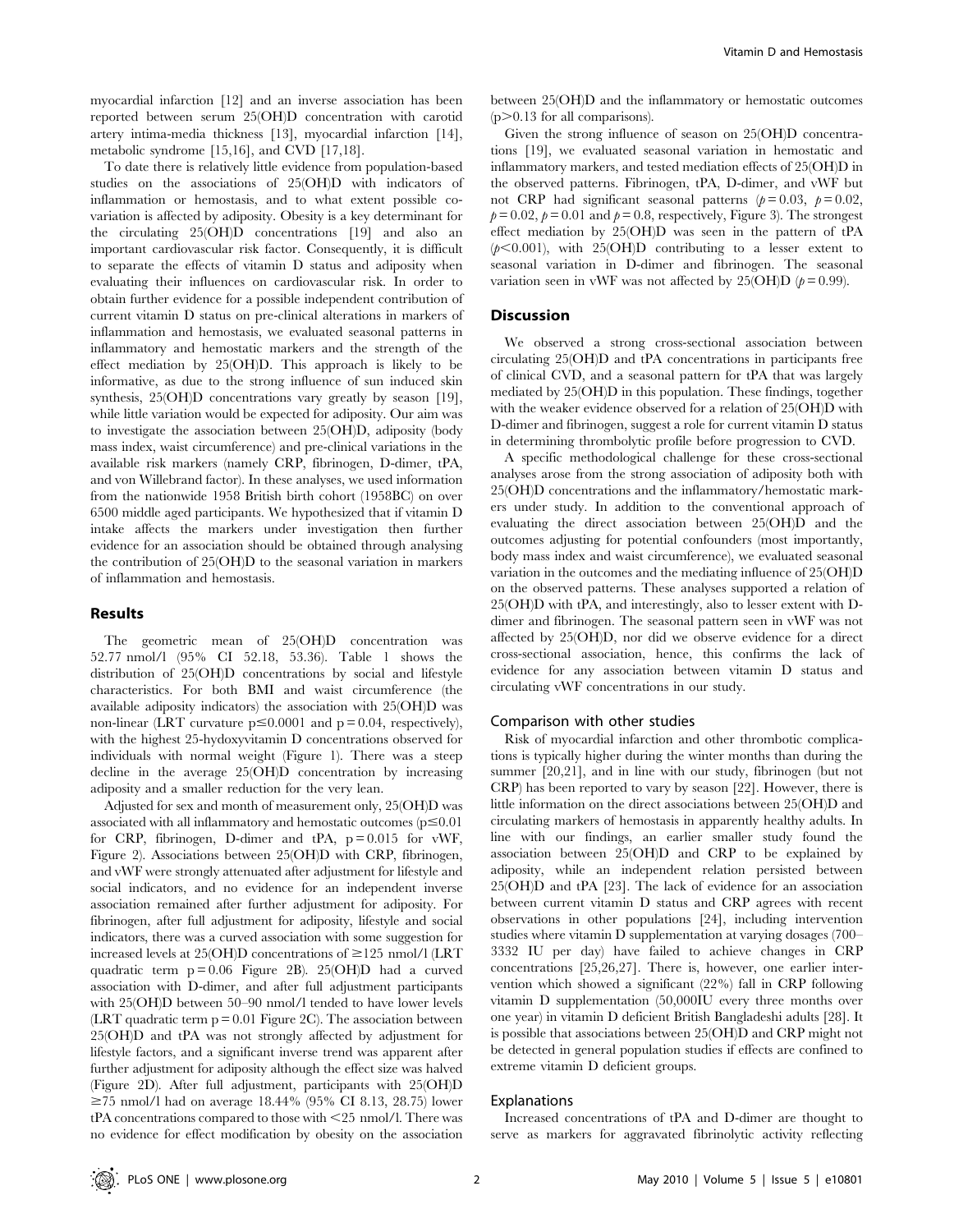Table 1. Distribution of 25-hydroxyvitamin D concentration by background, lifestyle and social characteristics in the 1958 British birth cohort.

|                                        |                      | 25-hydroxyvitamin D, nmol/l                   |                          |                            |
|----------------------------------------|----------------------|-----------------------------------------------|--------------------------|----------------------------|
|                                        | <b>Number</b><br>(%) | <b>Geometric Mean</b> <sup>®</sup><br>(95%CI) | $<$ 25 nmol/l<br>$%$ (n) | $>125$ nmol/l<br>$%$ * (n) |
|                                        |                      |                                               |                          |                            |
| Sex                                    |                      |                                               |                          |                            |
| Men                                    | 3270 (50.0)          | 53.6 (52.8, 54.5)                             | 6.2(203)                 | 1.4(46)                    |
| Women                                  | 3268 (50.0)          | 51.9 (51.1, 52.8)                             | 8.4 (273)                | 1.4(45)                    |
| p-value                                |                      | 0.003                                         | 0.0007                   | 0.9                        |
| <b>Body Mass index</b>                 |                      |                                               |                          |                            |
| $<$ 25                                 | 2361 (36.1)          | 55.1 (54.0, 56.2)                             | 7.5 (178)                | 2.2(52)                    |
| $25 - 30$                              | 2737 (41.9)          | 54.2 (53.3, 55.1)                             | 5.8 (159)                | 1.2(32)                    |
| >30                                    | 1440 (22.0)          | 46.8 (45.7, 47.9)                             | 9.7 (139)                | 0.5(7)                     |
| p-value                                |                      | $≤$ 0.0001                                    | 0.04                     | ≤0.0001                    |
| Waist circumference"                   |                      |                                               |                          |                            |
| Quartile 1                             | 1642 (25.1)          | 57.4 (56.0, 58.7)                             | 6.8(111)                 | 2.8(46)                    |
| Quartile 2                             | 1639 (25.1)          | 55.2 (54.0, 56.4)                             | 6.2(102)                 | 1.8(29)                    |
| Quartile 3                             | 1627 (24.9)          | 52.6 (51.4, 53.7)                             | 6.1(100)                 | 0.7(11)                    |
| Quartile 4                             | 1618 (24.8)          | 46.6 (45.6, 47.6)                             | 9.9 (160)                | 0.2(4)                     |
| Unknown                                | 0.2(12)              | 44.8 (29.4, 68.3)                             | 25.0(3)                  | 8.3(1)                     |
| p-value                                |                      | ≤0.0001                                       | 0.003                    | ≤0.0001                    |
| <b>Vigorous activity</b>               |                      |                                               |                          |                            |
| No                                     | 3206 (49.0)          | 49.6 (48.8, 50.4)                             | 9.4 (300)                | 1.2(37)                    |
| Yes                                    | 3236 (49.5)          | 56.3 (55.4, 57.2)                             | 5.0(163)                 | 1.7(54)                    |
| Unknown                                | 96(1.5)              | 48.0 (43.2, 53.2)                             | 13.5 (13)                | 0.0(0)                     |
| p-value                                |                      | $≤$ 0.0001                                    | ≤0.0001                  | 0.07                       |
| TV watching/use of PC                  |                      |                                               |                          |                            |
| $<$ 1 hours/day                        | 745 (11.4)           | 56.3 (54.5, 58.2)                             | 5.8(43)                  | 2.3(17)                    |
| 1-2 hours/day                          | 3455 (52.8)          | 54.9 (54.1, 55.7)                             | 5.5 (191)                | 1.6(54)                    |
| $\geq$ 3 hours/day                     | 2056 (31.4)          | 48.9 (47.9, 49.9)                             | 9.9(204)                 | 0.9(19)                    |
| Unknown                                | 282 (4.3)            | 47.7 (44.9, 50.5)                             | 13.5 (38)                | 0.4(1)                     |
| p-value                                |                      | $≤$ 0.0001                                    | ≤0.0001                  | 0.01                       |
| <b>Smoking</b>                         |                      |                                               |                          |                            |
| None                                   | 3039 (46.5)          | 54.2 (53.3, 55.1)                             | 6.1(185)                 | 1.3(41)                    |
| Ex-smoker                              | 1795 (27.5)          | 54.8 (53.7, 55.9)                             | 5.1(91)                  | 1.3(23)                    |
| $1-19$ per day                         | 762 (11.7)           | 50.3 (48.5, 52.1)                             | 10.4 (79)                | 1.7(13)                    |
| $\geq$ 20 per day                      | 720 (11.0)           | 45.5 (43.8, 47.2)                             | 14.4 (104)               | 1.9(14)                    |
| Unknown                                | 222(3.4)             | 51.8 (48.8, 55.1)                             | 7.7(17)                  | 0.0(0)                     |
| p-value                                |                      | ≤0.0001                                       | ≤0.0001                  | 0.2                        |
| <b>Alcohol consumption</b>             |                      |                                               |                          |                            |
| Non-drinker                            | 378 (5.8)            | 46.1 (44.0, 48.4)                             | 11.4 (43)                | 0.0(0)                     |
| Light $<$ 7 drinks/wk                  | 3155 (48.3)          | 52.1 (51.3, 52.9)                             | 7.5(237)                 | 1.0(31)                    |
| Moderate 7-13 drinks/wk                | 1651 (25.3)          | 55.6 (54.4, 56.9)                             | 5.6 (92)                 | 1.8(30)                    |
| Heavy 14-21 drinks/wk                  | 746 (11.4)           | 55.9 (54.1, 57.8)                             | 4.8(36)                  | 2.5(19)                    |
| Very heavy >21 drinks/wk               | 590 (9.0)            | 49.7 (47.7, 51.8)                             | 10.7(63)                 | 1.7(10)                    |
| Unknown                                | 18(0.3)              | 41.5 (31.5, 54.6)                             | 27.8(5)                  | 5.6(1)                     |
| p-value                                |                      | 0.01                                          | 0.9                      | 0.0003                     |
| Adult social class (2000) $^{\dagger}$ |                      |                                               |                          |                            |
| 1 & 81                                 | 2675 (40.9)          | 53.3 (52.4, 54.2)                             | 6.7 (180)                | 1.4(38)                    |
| III non-manual                         | 1363 (20.9)          | 52.2 (50.9, 53.5)                             | 7.9 (107)                | 1.1(15)                    |
| III manual                             | 1220 (18.7)          |                                               |                          |                            |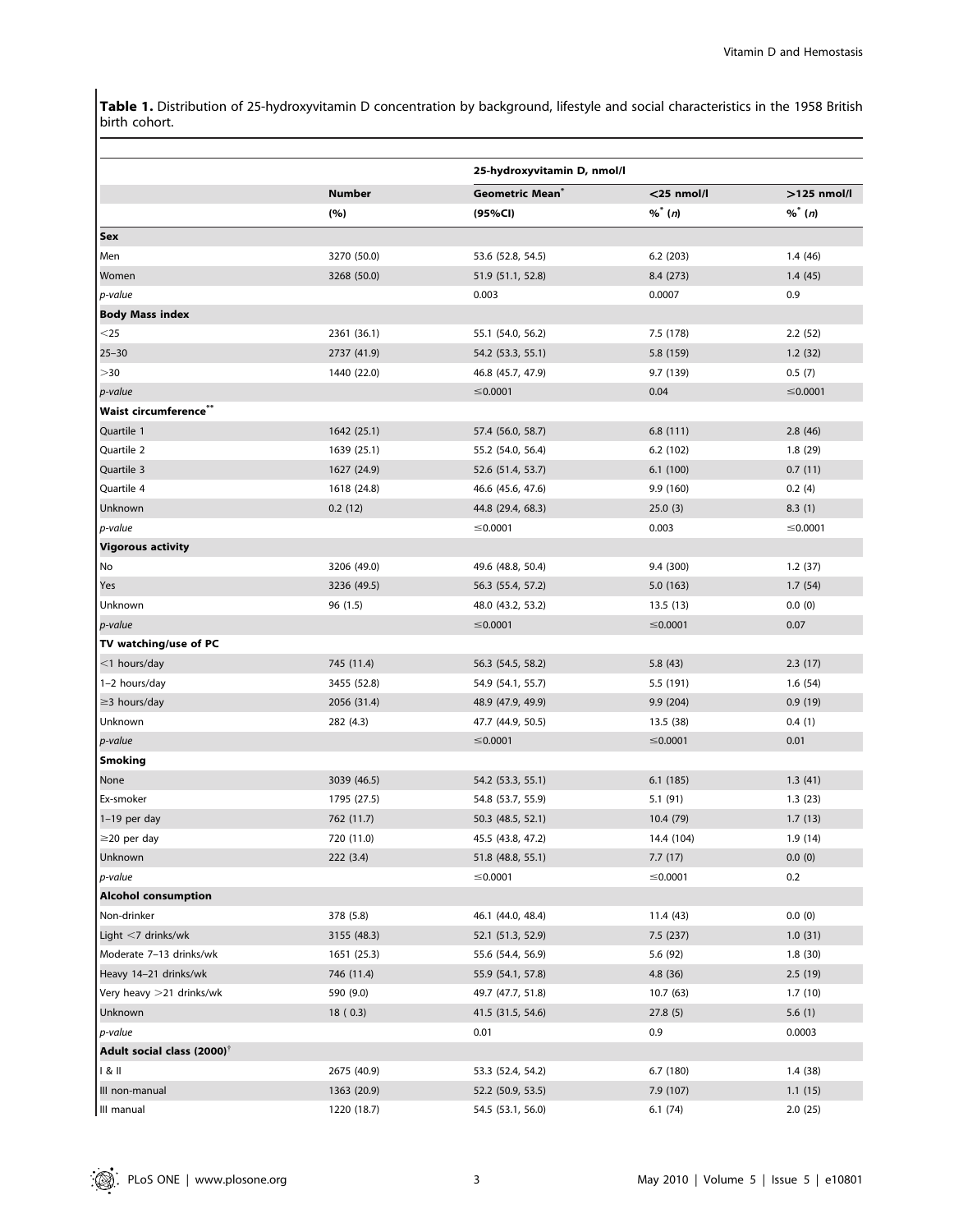## Table 1. Cont.

|         | <b>Number</b><br>(%) | 25-hydroxyvitamin D, nmol/l      |                           |                                        |
|---------|----------------------|----------------------------------|---------------------------|----------------------------------------|
|         |                      | <b>Geometric Mean</b><br>(95%Cl) | $<$ 25 nmol/l<br>$\%$ (n) | $>125$ nmol/l<br>$\%$ <sup>*</sup> (n) |
|         |                      |                                  |                           |                                        |
| IV & IV | 1013(15.5)           | 51.2 (49.8, 52.7)                | 8.0(81)                   | 1.0(10)                                |
| Other   | 267(4.1)             | 48.8 (45.9, 51.8)                | 12.7(34)                  | 1.1(3)                                 |
| p-value |                      | 0.007                            | 0.02                      | 0.8                                    |

\*Values are n (%) or geometric mean. p-values from test for trend in linear or logistic regression adjusted for season and sex. Unknown values excluded. \*\*Waist circumference quartiles: for men; 65.4–90.6, 90.7–96.7, 96.8–103.5, 103.6–151.2 cm; for women; 56.2–75.8, 75.9–82.6, 82.7–91.6, 91.7–138.3 cm. {Classes I&II are managerial/professional, IV/V unskilled manual. ''Other'' includes cohort members who are institutionalised, retired, unemployed and other unclassifiable.

doi:10.1371/journal.pone.0010801.t001

increased future burden of CVD [29]. Hence, the inverse associations of 25(OH)D with tPA and D-dimer observed in our study support the role of vitamin D metabolism in maintaining antithrombotic homeostasis. The direct influences of hormonal vitamin D axis on hemostasis are not well established, although recent gene-expression studies suggest that vitamin D analogues may suppress thrombogenicity and enhance fibrinolysis thereby reducing intimal plaque formation [30,31]. Vitamin D analogues have been observed to suppress PAI-1 expression in human coronary artery smooth muscle cells [32]. Up regulation of PAI-1 has been associated with increased risk of CVD, and it has been suggested that suppression of PAI-1 expression may contribute to the observations on improved survival among patients with chronic kidney disease who are taking vitamin D analogues [7,32].

Hypovitaminosis D is believed to have wide-ranging influences on vascular physiology, which include both direct (e.g. influences on endothelial cells) and indirect pathways (endocrine, immunomodulatory) [33]. Vitamin D toxicity has been associated with adverse effects on vascular calcification, but available data indicates that calcification is increased also in hypovitaminosis D

[34,35]. Associations with increased blood pressure are believed to be mediated through decreased renin production [36] and it has been suggested that (independently of blood pressure), this could also affect vascular stiffness [33]. Vitamin D might also exert antiproliferative effects on vascular smooth muscle cells, thereby affecting myocardial cell hypertrophy and proliferation.

Discussion regarding optimal status for 25(OH)D concentration is ongoing, and there is some debate about whether a threshold exists [37,38,39,40]. The curved association between 25(OH)D and D-dimer, together with the suggestive elevations in fibrinogen and CRP at the extreme of high concentrations observed in this study, could support a threshold effect with the optimal concentration being between 60 and 120nmol/l. These results are in line with an evaluation using data on multiple health outcomes (including bone mineral density, lower extremity function, risk of falls, fractures and colorectal cancer) [40], which corresponds to an earlier consensus statement on osteoporosis [37] suggesting 75nmol/l as the lower reference value. Earlier studies have provided tentative evidence for a trend towards lower bone mineral density and prolonged sit-to-stand time at a higher extreme of  $25(OH)D$  concentrations ( $>140$  nmol/l) [40].



Figure 1. Variation in the average 25(OH)D concentration by body mass index (A) and waist circumference (B). Values are geometric means (95% confidence intervals) standardized by sex. doi:10.1371/journal.pone.0010801.g001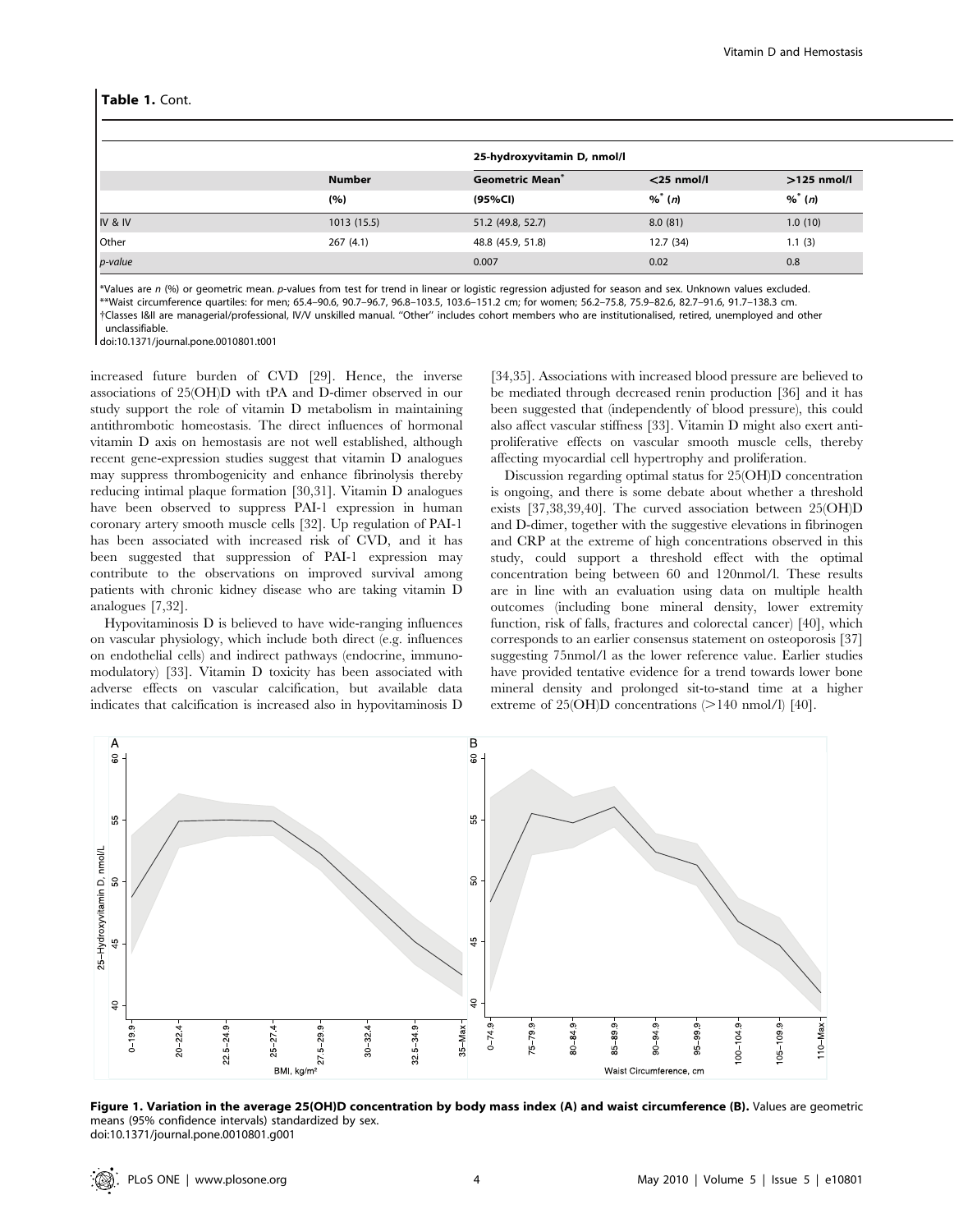

Figure 2. Variation in C-reactive protein (A), fibrinogen (B), Ddimer (C), tissue plasminogen activator (D), and von Willebrand factor (E) by 25(OH)D concentration. Model 1 (solid line): adjusted for month of measurement and sex. Model 2 (dashed, short): adjusted for lifestyle and social indicators (physical activity, time spent watching TV/using PC, smoking, alcohol consumption and birth and adult social class), month of measurement and sex. Model 3 (dashed, long): adjusted for adiposity (BMI and waist circumference), lifestyle/ social indicators, month of measurement, and sex. Values are coefficients from linear regression (reference  $\leq$ 25nmol/l), 95% confidence intervals presented for Model 3 by the shaded area. doi:10.1371/journal.pone.0010801.g002

## Methodological considerations

The main strength of this study lies in the large sample of participants, which provided adequate power for detailed investigation of the associations between these inter-related health indicators. Moreover, as data collection covered the full seasonal range, we were able to obtain further support for the key findings from the independent evaluation of seasonal patterns in inflammatory and hemostatic markers. Given the exceptional information available from the 1958BC, we were able to adjust for multiple factors in our analyses thereby controlling for confounding introduced by demographic, lifestyle or social variations. Final models evaluating the independent effect of 25(OH)D on inflammatory and hemostatic outcomes were adjusted for quadratic terms in both BMI and waist circumference in order to control for adiposity as fully as possible. The full attenuation of the association between 25(OH)D with CRP and fibrinogen after adjustment for the available indicators suggests that these measures were sufficient for this purpose.

Comparison between the effect of adjustment for 25(OH)D concentrations in the observed seasonal patterns in the inflammatory/hemostatic factors, and the direct associations between 25(OH)D and these outcomes, demonstrates the limitations of cross-sectional analysis of data and the problem of possible over/ under adjustment. Given the strong influence of obesity on 25(OH)D concentrations, the latter would be expected to be associated with any factor that is strongly related to obesity (given a tolerable degree of measurement error and sufficient sample size). This argues for the need to adjust for obesity fully to reduce the likelihood of a false positive association due to confounding. However, it could also be argued that adjustment for adiposity may lead to an underestimation of associations between 25(OH)D and inflammatory/hemostatic markers given that adiposity is a key determinant for 25(OH)D [19]. Possible over-adjustment could explain why we observed some evidence for effect mediation by 25(OH)D on our seasonal modeling of fibrinogen, while the inverse relation seen in the unadjusted cross-sectional analyses between these two factors was fully attenuated by the adjustment for indicators of adiposity and lifestyle/social class.

Some further limitations need to be considered in relation to these findings. Given the observational design, we cannot prove causality or fully discount residual confounding by unmeasured variations. Residual confounding may also affect our seasonal mediation models; however, relevant confounders are likely to differ given that potential factors presumed important for the direct associations (such as adiposity) would not necessarily have seasonal patterns. Although 25(OH)D is the best indicator for vitamin D status in humans [2] information on serum parathyroid levels or  $1,25(OH)_{2}D$  is not available and this precludes more detailed investigation of vitamin D metabolism. Furthermore, information was available only for the most commonly used CVD risk markers, while other, perhaps more relevant, indicators were not measured. Finally, although the 1958BC has been reported to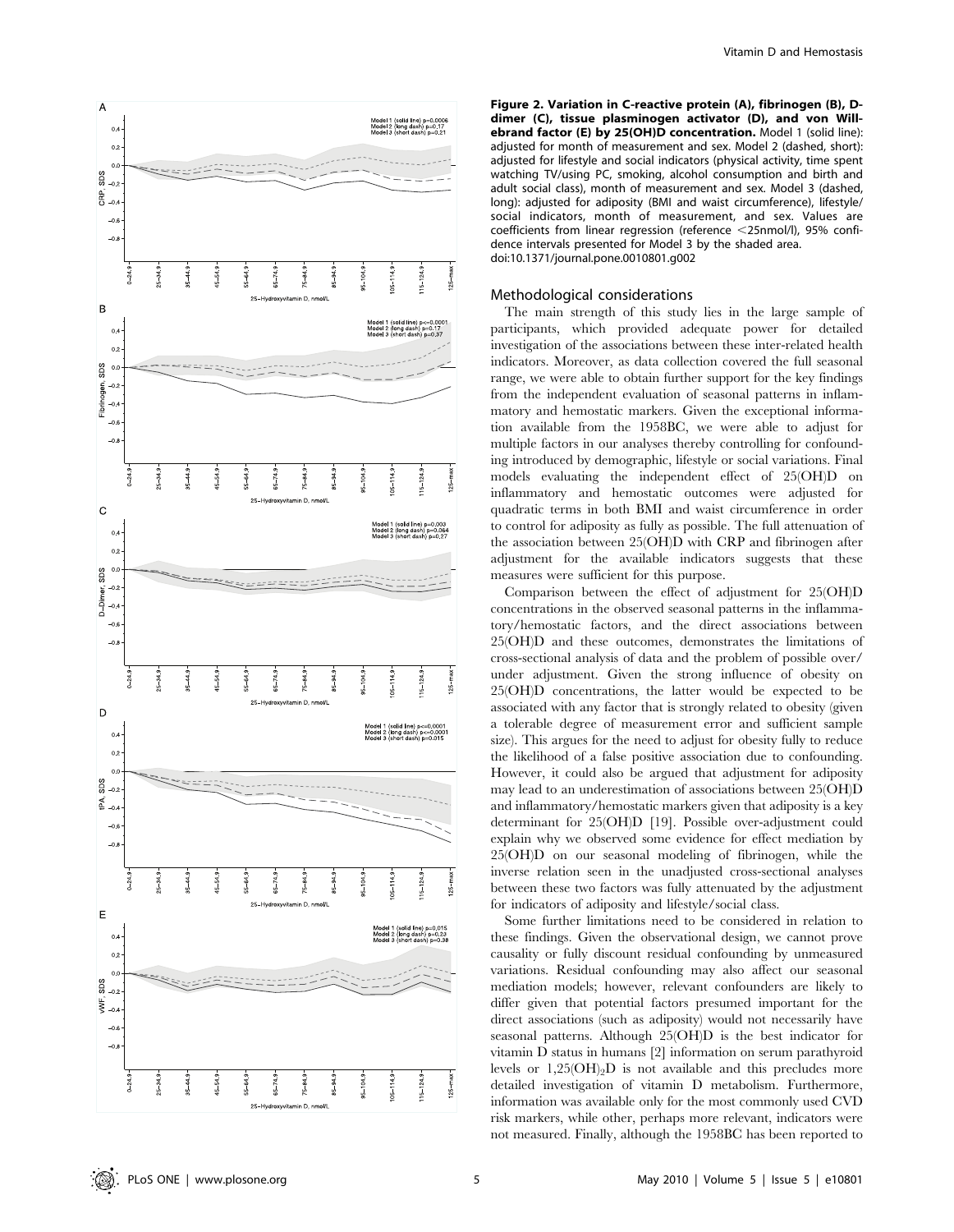

Figure 3. Seasonal variation in C-reactive protein (A), fibrinogen (B), D-dimer (C), tissue plasminogen activator (D), and von Willebrand factor (E). Values are from the partial regression of the harmonic components; Model 1 (solid line) adjusted for respiratory infections, alcohol consumption, PC/TV time, physical activity and social class at birth and adulthood, and Model 2 (dashed line, shown with 95% confidence intervals) in addition to above adjusted for 25-hydroxyvitamin D. Tick marks denote average concentrations (SDS, predicted from random effects models) with 95% confidence intervals shown by error bars. Predicted means for CRP from linear models, no seasonal pattern observed ( $p > 0.8$ ). \*p-values from the product of coefficient mediation test used to assess the 25(OH)D mediation effect on the seasonal patterns in the outcomes. doi:10.1371/journal.pone.0010801.g003

remain generally representative of the current UK population, there is an underestimation of some minority groups [41]. These analyses were restricted to individuals of white Caucasian origin, which will reduce population stratification, however, generalization of these findings to other ethnic groups should be done with caution.

### Conclusions

Current vitamin D status was associated with circulating concentrations of tPA and D-dimer, which may suggest a role for vitamin D in maintaining antithrombotic homeostasis. Further studies, including randomised controlled trials, are needed to demonstrate the role of vitamin D metabolism in cardiovascular health, and whether vitamin D supplementation or improved vitamin D status could have beneficial effects.

## Methods

Written consent for the use of information in medical studies was obtained from the cohort members. The 45y biomedical survey of the 1958BC was approved by the South-East Multi-Centre Research Ethics Committee (ref: 01/1/44).

Participants in this study are from the 1958 British birth cohort, which included all births in England, Scotland, and Wales during one week in March 1958 ( $n = 17,416$ ) [41,42]. Between September 2002 and April 2004 a target population of 11,971 individuals currently living in Britain were contacted aged 44y (31.1%) to 46y  $(0.4\%)$ : 78% ( $n = 9377$ ) participated in the biomedical survey and 7591 (80%) also provided blood samples from which 25(OH)D was measured [19,42]. This sample is representative of the surviving cohort; however, as we have reported previously, there is some under-representation of specific minority groups [41]. The 1958BC is largely a white European population (98%); for these analyses 154 individuals of other ethnicity groups were excluded. We further excluded one participant who was pregnant at the time of survey. As the main focus of the analyses was to evaluate the association of 25(OH)D concentrations on pre-clinical alterations in inflammatory and hemostatic markers, we excluded all participants  $(n = 532)$  who used any type of medication used to treat cardiovascular problems (BNF code 2: Cardiovascular systems). We further excluded participants with missing data on BMI or inflammatory/hemostatic markers ( $n = 366$ ) leaving 6538 individuals for the main analyses.

# Laboratory analyses

Venous blood samples were obtained without prior fasting and posted to collaborating laboratories. Fibrinogen was determined by the Clauss method and CRP assayed by nephelometry (Dade Behring) on citrated plasma samples after one thaw cycle. vWF antigen was measured by Decollates enzyme-linked immunosor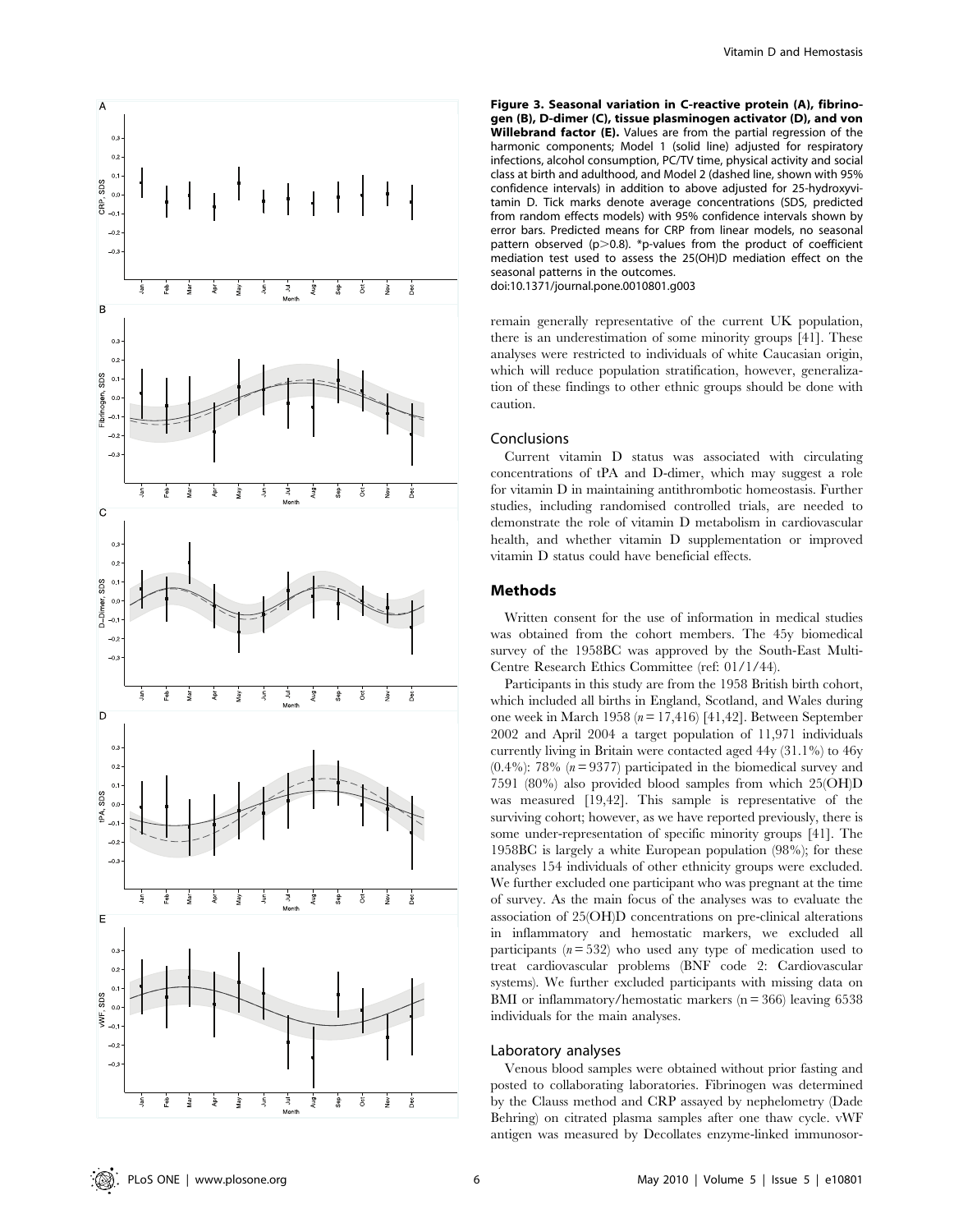bent assay (elisa) and tPA antigen by Biopool elisa. 25(OH)D was measured using automated application of the IDS OCTEIA elisa on the Dade-Behring BEP2000 analyser (sensitivity of 5.0 nmol/l, linearity  $\leq$ 155 nmol/l, intra-assay variation CV 5.3–7.4% and inter-assay variation CV 7.7–8.5%) [41,43]. Heterogeneity of 25(OH)D concentrations measured by different assays is wellknown, therefore levels were standardized according to the mean of the Vitamin D External Quality Assessment Scheme (DEQAS) [43].

Demographic, lifestyle and social factors have been described in detail previously [19,42,44,45,46]. In brief, weight, height and waist circumference were measured at 45y. Socio-economic position at birth (1958) and at age 42y was assessed using the Registrar General's occupational classification categorised as I &II (professional/managerial), III non-manual, III manual, IV & V (unskilled manual) [44]. Recreation Metabolic Equivalent of Task (MET) hours per week at 45y was derived from reported frequencies and usual durations for up to 37 activities, and published MET scores. We divided recreational activity into gender-specific quartiles. An additional category was created for implausibly high values (participants with weekly recreation hours of 3 standard deviations (SD) above the gender mean). Participants engaging in vigorous activity were those who recorded an activity with a MET score greater than six. Time spent watching a television or using a computer was reported at age 45y [19]. Information on smoking was based on smoking history recorded at ages 23y, 33y and 42y [46] and alcohol consumption on report from age 45y.

### Statistical Analysis

To describe the distribution of 25(OH)D concentration we used dichotomous indicators for levels below 25 nmol/l and above 125 nmol/l and a categorised factor into 25 nmol/l divisions with minimum  $\langle 25 \text{ nmol/l} \rangle$  and maximum  $\geq 125 \text{ nmol/l}$  tails. The natural logarithmic transformation was used to calculate geometric means to adjust the skewed distribution.

Inflammatory and hemostatic markers were transformed to gender-specific standard deviation scores (SDS) to compare variation across models. The SDS values were used as response variables in linear mixed effects regression models. Initial analyses included validation and graphical examination of data, statistical evaluation of linear and quadratic terms for 25(OH)D, adiposity measures (BMI and waist circumference), and single and joint effects of these measures on the inflammatory/hemostatic outcomes. Continuous measures were used in testing for interactions between the adiposity measures and 25(OH)D on the outcomes. For D-dimer three outlying observations were identified from graphical examination and model diagnostics (leverage and/or influence  $>2SD$ ), and excluded from further analysis. We fitted linear regression models in three stages, starting with simple associations between 25(OH)D (categorized into 10 nmol/l groups, minimum  $\leq$  25 nmol/l and maximum  $\ge$ 125 nmol/l tails) and the SDS inflammatory/hemostatic outcomes (model 1), next adjusting in addition for demographic, lifestyle and social factors (model 2), and finally adjusting for adiposity in addition to lifestyle and social factors (model 3). Models (1–3) included covariates gender and month of measurement and models with fibrinogen SDS as the outcome included laboratory assay batch. We also created an additional 25(OH)D category variable of  $\leq$ 25, 25–74.9 and  $\geq$ 75 nmol/l to summarize the effect size and repeated analyses for model 3. Missing information on the lifestyle factors  $(n=514)$  with missing information on one or more factors) was imputed using the multiple imputation chained equations [47]. The models (1–3)

were run on 10 imputed datasets and repeated for the sample restricted to participants with complete data on all confounders. The results were similar with both approaches; hence, results are only presented from the imputed models.

Seasonal variations were modeled using sine and cosine functions [48] with laboratory assay batch as a random effect on the intercept where appropriate (Likelihood Ratio Test (LRT) on between-batch variation  $p<0.05$ ). The model equation was:

$$
Y_{ijt} = (\beta_0 + \mu_{0j}) + \sum_{k=1}^{n_c} \sin\left(\frac{2\pi \, t \, p_k}{T}\right) \beta_{1k}
$$

$$
+ \sum_{k=1}^{n_c} \cos\left(\frac{2\pi \, t \, p_k}{T}\right) \beta_{2k} + \mathbf{X}_i \, \boldsymbol{\beta}_3 + \varepsilon_{ij}
$$

Where  $Y$  is the response variable,  $i$  denotes the individual within the assay batch j, T is the time period (T=365 days),  $n_c$  is the number of seasonal patterns with sequence  $(n_c = \{1,2,3\})$  or combination of them,  $p_k$  is the period for the season  $(p_k = \{1,2,4\})$ where  $1 \le t \le T$ ,  $\mathbf{X}_{i3}$  is a matrix of linear predictors for the vector of parameters  $\beta_3$  (inclusive of the mediator variable and seasonal confounders). The random effect in the intercept,  $\mu_{0i}$ , is defined by the laboratory assay batch as the dates of the blood samples were associated with the assay batches and we did not wish to estimate the effect of batch on the response; we assume  $\mu_{0j} \sim N\left(0,\sigma_{\mu}^2\right)$ . Finally, the observational error terms  $\varepsilon_{ijt}$  were assumed to be normally distributed with mean 0 and variance  $\sigma_{\varepsilon}^2$ .

Without the hierarchical structure implied by the random effects terms we may have under-estimated the standard error on the intercept. The  $n_c$  seasonal patterns investigated were yearly, half yearly, quarterly, and all their combinations of were included if appropriate. Models were adjusted for the potential seasonal confounders of respiratory infections, alcohol consumption, PC/TV time, physical activity and social class at birth and adulthood. These resulting models were further adjusted for 25(OH)D, its dominant yearly pattern and then re-tested for subsidiary cycles.

To quantify the seasonal effect of 25(OH)D on the outcomes we used the concept of mediation analysis [47,49] where season, as modeled with the sine/cosine transformation, was the independent variable and 25(OH)D acted as its mediator to the outcomes. The product of coefficients test [50] used in mediation analysis was extended to allow for the amplitude (the seasonal variation around the mean) as derived from the sine/cosine transformation. The final seasonal models predict the mean levels of the outcomes from the partial regression coefficients of the seasonal functions. All analyses were carried out using STATA, version 10.0 (StataCorp LP, College Station, TX).

#### Acknowledgments

We thank Dr Ian Gibb and Steve Turner (Royal Victoria Infirmary, Newcastle-upon-Tyne) for carrying out the 25(OH)D assays; and Professor Gordon Lowe and Dr Ann Rumley (Department of Medicine, Glasgow Royal Infirmary University NHS Trust, Glasgow) for processing measures of fibrinogen, C-reactive protein, tPA, vWF and D-dimer. Data were provided by the Centre for Longitudinal Studies, Institute of Education, University of London (original data producers).

#### Author Contributions

Conceived and designed the experiments: EH MCB CP. Performed the experiments: DJB. Analyzed the data: DJB. Contributed reagents/ materials/analysis tools: EH DJB MCB CP. Wrote the paper: EH DJB. Obtained funding: EH. Made figures: DJB.